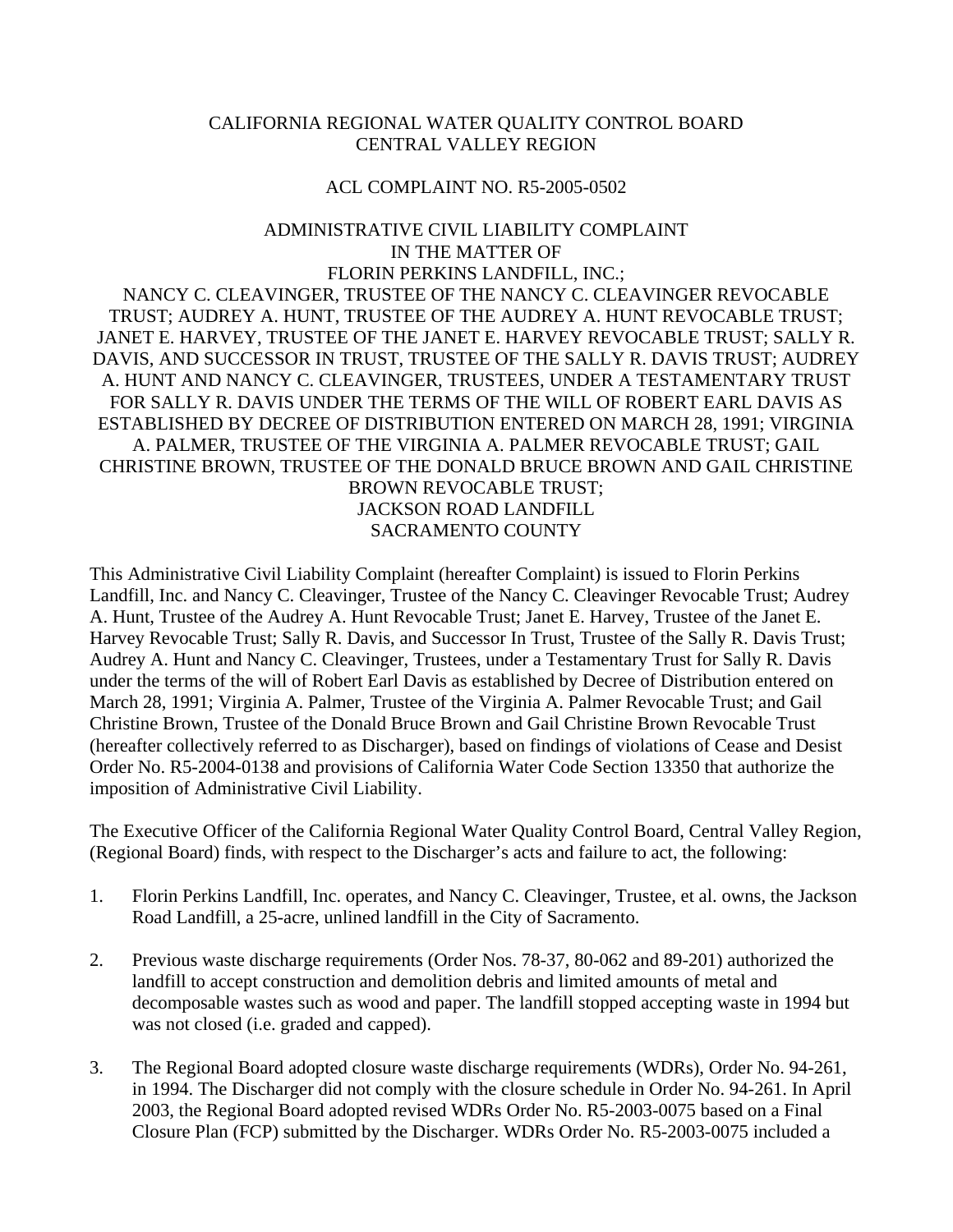closure schedule that required the Discharger, i.e., the same parties named in this Complaint, to close the landfill by 1 November 2004.

- 4. WDRs Order No. R5-2003-0075 also required the Discharger to implement a landfill gas (LFG) investigation to evaluate whether LFG may be impacting groundwater water quality at the site and whether LFG controls are necessary. The WDRs required the Discharger to install LFG wells at the site by 1 September 2003, initiate LFG monitoring in the Third Quarter 2003 and report the results semiannually beginning with the Second Half 2003 report due by 31 January 2004.
- 5. The Discharger failed to comply with the closure schedule in WDRs Order No. R5-2003-0075. A 5 November 2003 Regional Board staff site inspection determined that the Discharger had failed to start closure construction at the site. On 10 December 2003 Board staff issued an enforcement letter notifying the Discharger that the failure to implement closure was a threatened violation of the WDRs, which specified a 1 November 2004 due date for landfill closure. The letter requested that the Discharger submit an updated closure plan schedule by 12 February 2004. The Discharger failed to submit the requested plan. The results of subsequent inspections of the facility on 4 March 2004, 25 May 2004 and 27 September 2004 revealed that closure construction had not been initiated at the site.
- 6. The Discharger also failed to implement the LFG investigation required by WDRs Order No. R5-2003-0075. On 4 March 2004 Regional Board staff conducted a site inspection that determined that the Discharger had failed to install LFG monitoring wells or probes at the site. The Discharger subsequently failed to respond to a 15 March 2004 Notice of Violation issued for violation of the 1 September 2003 due date for installation of these wells. Follow-up inspections of the facility on 25 May 2004 and 27 September 2004 revealed that no LFG monitoring wells or probes had been installed at the site. Groundwater monitoring data indicate elevated concentrations of total dissolved solids (TDS) and bicarbonate compared to background and nearby wells. Carbon dioxide from LFG can dissolve into groundwater and cause elevated TDS and bicarbonate levels.
- 7. On 15 October 2004 the Regional Board issued Cease and Desist Order (CDO) No. R5-2004-0138 to the Discharger, i.e., the same parties named in this Complaint, for the failure to implement landfill closure and the failure to initiate the LFG investigation in violation of WDRs Order No. R5-2003-0075. The CDO provided revised compliance schedules for landfill closure and the LFG investigation, including a 15 November 2004 submittal date for the revised FCP and a date of 30 November 2004 for installation of the LFG monitoring wells. The Discharger did not comment on the revised schedule nor contest the adoption of the CDO.
- 8. As of the date of this Complaint, the Discharger has failed to submit the FCP. Further, based on the findings of a 10 January 2005 Regional Board staff site inspection, no LFG monitoring wells have been installed at the site.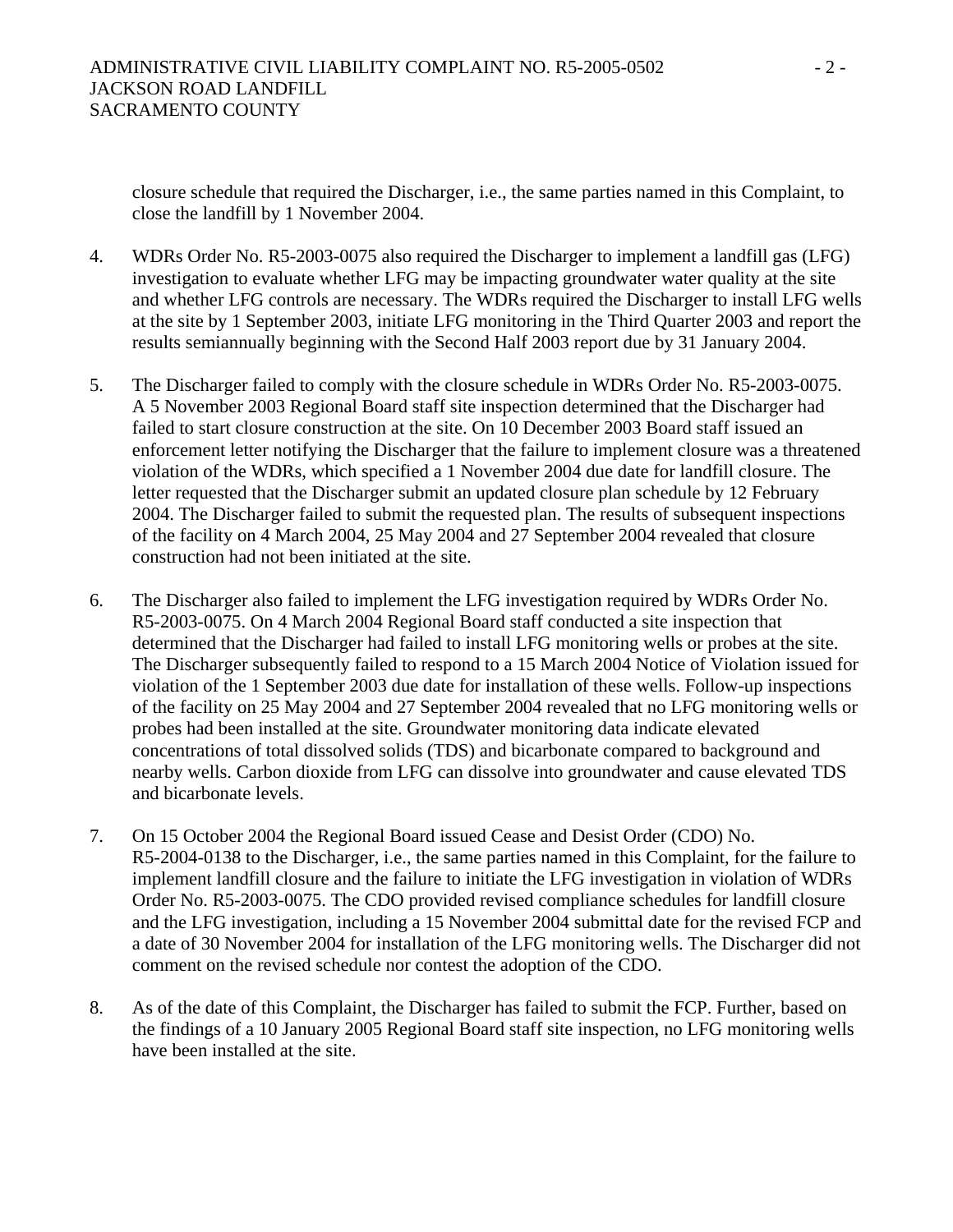9. By failing to submit a revised FCP with an updated closure schedule, and by failing to install LFG monitoring wells at the site for the LFG investigation, the Discharger has violated CDO Order No. R5-2004-0138, which reads, in part, as follows:

# **I.** *Landfill Closure Construction*

| <b>Task</b>                                             | Due Date         |
|---------------------------------------------------------|------------------|
| a. Submit revised FCP with updated closure construction | 15 November 2004 |
| schedule, including project milestones, consistent with |                  |
| due dates in this order.                                |                  |

## **II.** *Landfill Gas Investigation*

| Item                                   | Due Date         |
|----------------------------------------|------------------|
| b. Install gas monitoring probes/wells | 30 November 2004 |

10. California Water Code (CWC) Section 13350 states, in part, that:

*(a) Any person who (1) violates any cease and desist order or cleanup and abatement order hereafter issued, reissued, or amended by a regional board or the state board, or (2) in violation of any waste discharge requirement, waiver condition, certification, or other order or prohibition issued, reissued, or amended by a regional board or the state board, discharges waste, or causes or permits waste to be deposited where it is discharged, into the waters of the state, or (3) causes or permits any oil or any residuary product of petroleum to be deposited in or on any of the waters of the state, except in accordance with waste discharge requirements or other actions or provisions of this division, shall be liable civilly, and remedies may be proposed, in accordance with subdivision (d) or (e) . . .* 

*(e) The state board or a regional board may impose civil liability administratively pursuant to Article 2.5 (commencing with Section 13323) of Chapter 5 either on a daily basis or on a per gallon basis, but not both.* 

*1. The civil liability on a daily basis may not exceed five thousand dollars (\$5,000) for each day the violation occurs . . .* 

*(B) When there is no discharge, but an order issued by the regional board is violated, except as provided in subdivision (f), the civil liability shall not be less than one hundred dollars (\$100) for each day in which the violation occurs.* 

11. As of 31 January 2005, the Discharger has been in violation of the CDO for 77 days for failure to submit the revised FCP. The maximum liability for this CDO violation is three hundred and eighty five thousand dollars (\$385,000). The minimum liability for this violation is seven thousand and seven hundred dollars (\$7,700).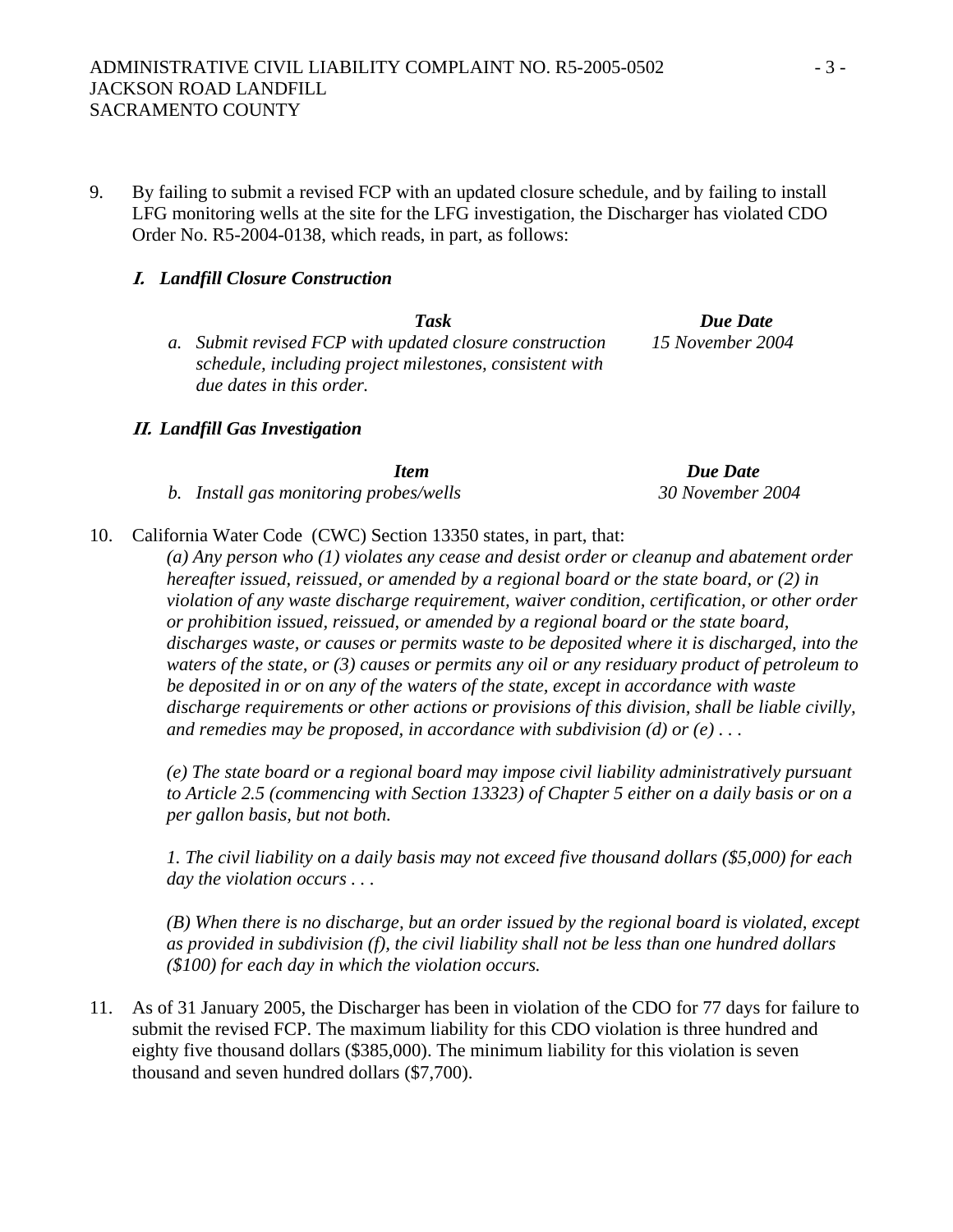- 12. As of 31 January 2005, the Discharger has been in violation of the CDO for 62 days for failure to install LFG monitoring wells at the site. The maximum liability for this CDO violation is three hundred and ten thousand dollars (\$310,000). The minimum liability for this violation is six thousand and two hundred dollars (\$6,200).
- 13. The maximum total liability for both CDO violations is six hundred and ninety five thousand dollars (\$695,000). The minimum total liability for both violations is thirteen thousand and nine hundred dollars (\$13,900).
- 14. CWC Section 13327 states: *"In determining the amount of civil liability, the regional board … shall take into consideration the nature, circumstance, extent, and gravity of the violation or violations, whether the discharge is susceptible to cleanup or abatement, the degree of toxicity of the discharge, and, with respect to the violator, the ability to pay, the effect on ability to continue in business, any voluntary cleanup efforts undertaken, any prior history of violations, the degree of culpability, economic benefit or savings, if any, resulting from the violation, and other matters as justice may require."*
- 15. Issuance of this Complaint is exempt from the provisions of the California Environmental Quality Act (Public Resources Code Section 21000, et. seq.), in accordance with Section 15321 (a)(2), Title 14, of the California Code of Regulations.

FLORIN PERKINS LANDFILL, INC.; NANCY C. CLEAVINGER, TRUSTEE OF THE NANCY C. CLEAVINGER REVOCABLE TRUST; AUDREY A. HUNT, TRUSTEE OF THE AUDREY A. HUNT REVOCABLE TRUST; JANET E. HARVEY, TRUSTEE OF THE JANET E. HARVEY REVOCABLE TRUST; SALLY R. DAVIS, AND SUCCESSOR IN TRUST, TRUSTEE OF THE SALLY R. DAVIS TRUST; AUDREY A. HUNT AND NANCY C. CLEAVINGER, TRUSTEES, UNDER A TESTAMENTARY TRUST FOR SALLY R. DAVIS UNDER THE TERMS OF THE WILL OF ROBERT EARL DAVIS AS ESTABLISHED BY DECREE OF DISTRIBUTION ENTERED ON MARCH 28, 1991; VIRGINIA A. PALMER, TRUSTEE OF THE VIRGINIA A. PALMER REVOCABLE TRUST; AND GAIL CHRISTINE BROWN, TRUSTEE OF THE DONALD BRUCE BROWN AND GAIL CHRISTINE BROWN REVOCABLE TRUST ARE HEREBY GIVEN NOTICE THAT:

- 1. The Executive Officer of the Regional Board proposes that the Discharger be assessed Administrative Civil Liability in the amount of fifty thousand dollars (\$50,000). The amount of the liability proposed is based upon the minimum required and maximum allowed liability under Section 13350(e)(1)(B), a review of the factors set forth in CWC Section 13327 cited in Finding No. 14 above, and upon consideration of the economic benefit or savings resulting from the violations.
- 2. A hearing shall be held on **28/29 April 2005** unless the Discharger agrees to waive the hearing and pay the imposed civil liability in full.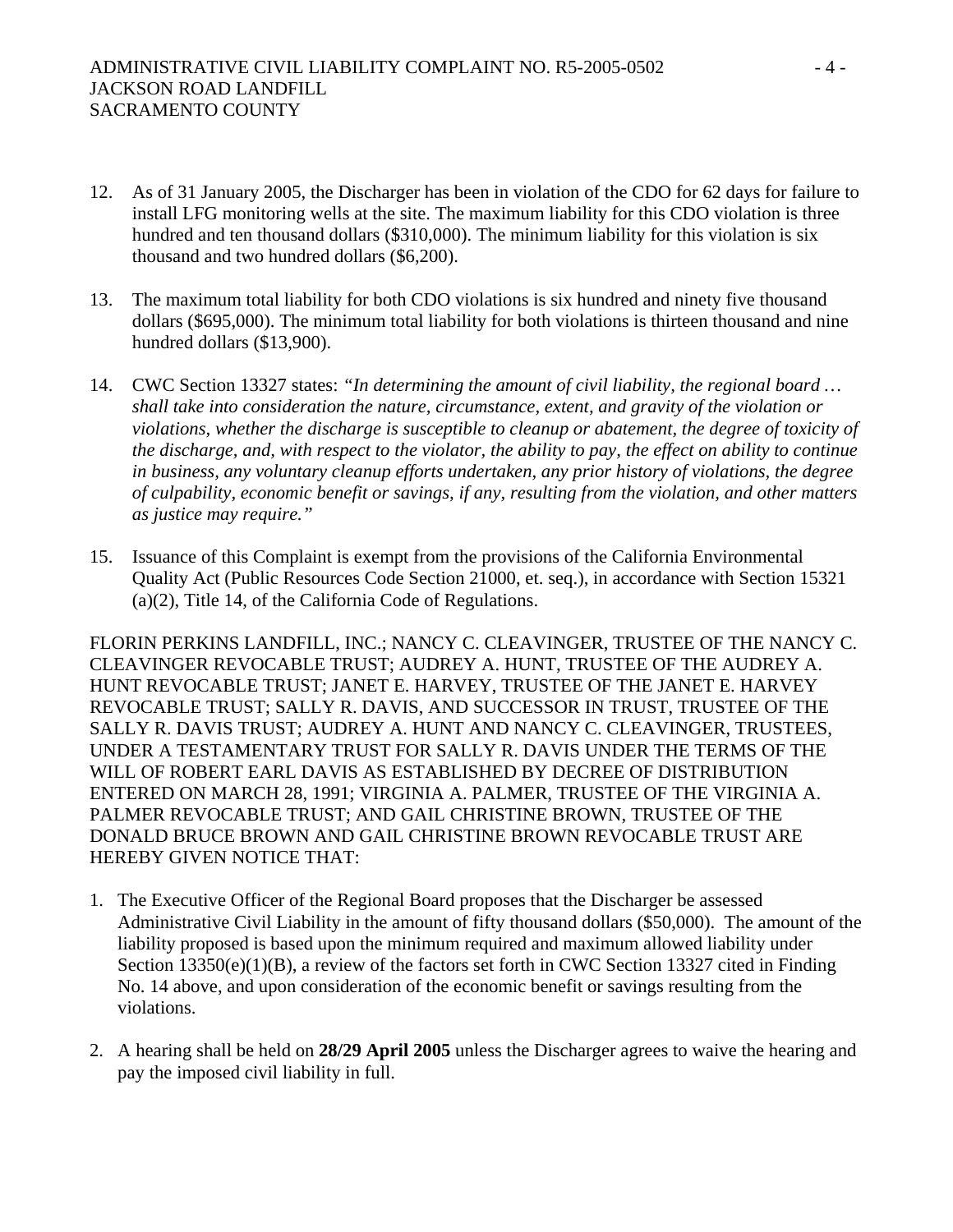- 3. If a hearing is held, the Regional Board will consider whether to affirm, reject, or modify the proposed Administrative Civil Liability, or whether to refer the matter to the Attorney General for recovery of judicial civil liability.
- 4. In lieu of a hearing, the Discharger may waive the right to a hearing. If you wish to waive the hearing, please check and sign the waiver and return it and the amount of civil liability in a check made payable to the State Water Resources Control Board Waste Discharge Permit Fund, to the Regional Board's office at 11020 Sun Center Drive, #200, Rancho Cordova, California 95670- 6114, by **4 March 2005**.

THOMAS R. PINKOS, Executive Officer 4 February 2005 (Date)

\_\_\_\_\_\_\_\_\_\_\_\_\_\_\_\_\_\_\_\_\_\_\_\_\_\_\_\_\_\_\_\_\_\_\_\_

JDM: 2/04/05